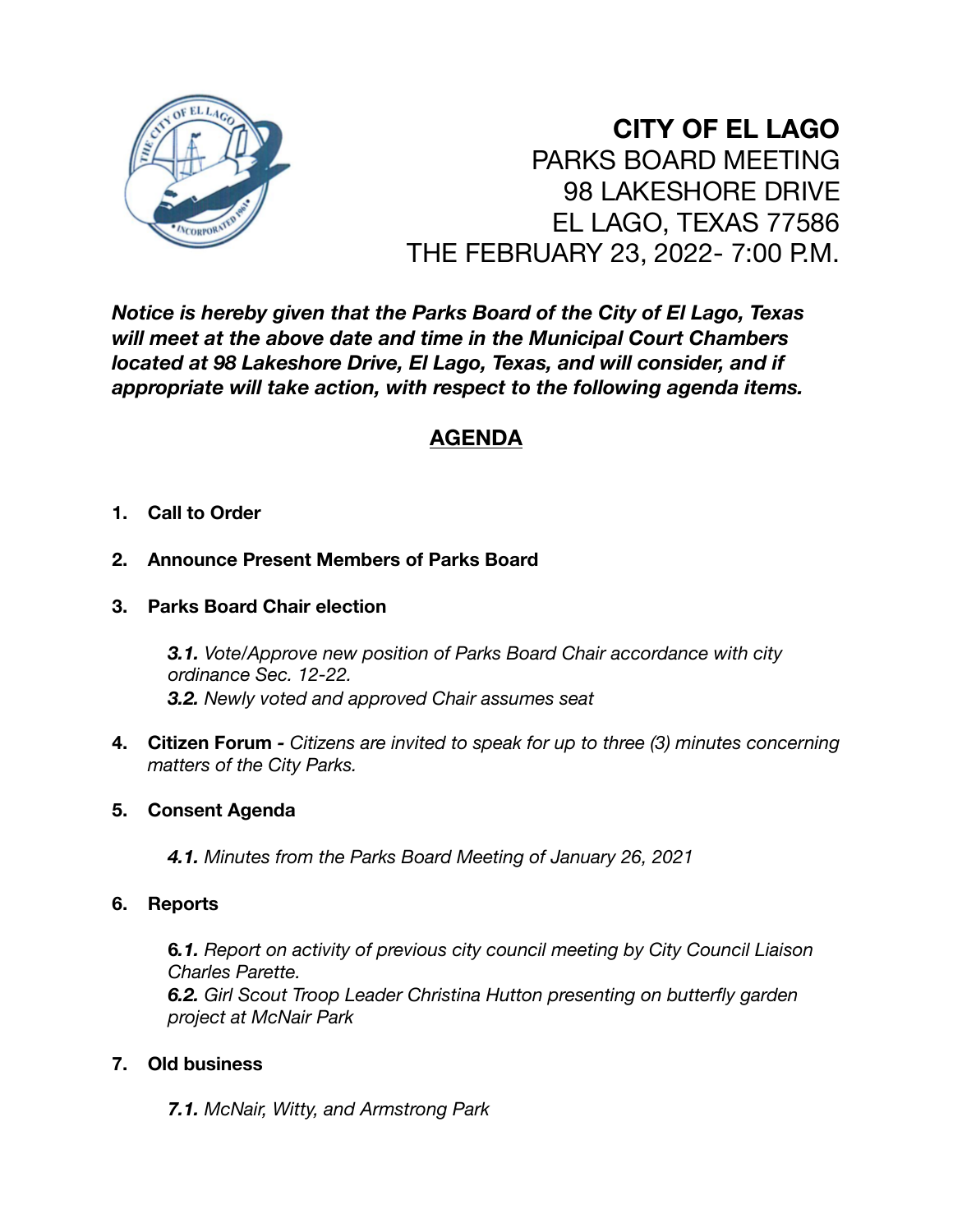## **8. New business**

*8.1. Discuss Open meetings Act Training requirement for all parks board members 8.2. Discuss/Approve Parks Board responsibilities. 8.3. Review/Approve responsibilities of Chair, Vice-Chair, Secretary, Groundkeeper and Treasurer positions. 8.4. Discuss future fundraiser and grant opportunities 8.5.Vote/Approve material to be present to city council at next city council meeting by Parks Board Chair* 

## **9. Future Items**

*9.1. Priority list of repairs based off inspection report* 

## **10. Adjournment**

**I CERTIFY THAT A COPY OF THIS NOTICE OF THE PARKS BOARD MEETING FOR THE DATE LISTED ABOVE WAS POSTED AT CITY HALL, 411 TALLOWOOD DRIVE, EL LAGO, TEXAS, AT LEAST 72 HOURS IN ADVANCE PER THE TEXAS OPEN MEETINGS ACT.** 

**\_\_\_\_\_\_\_\_\_\_\_\_\_\_\_\_\_\_\_\_\_\_\_\_\_\_ Rachel Lewis, City Secretary**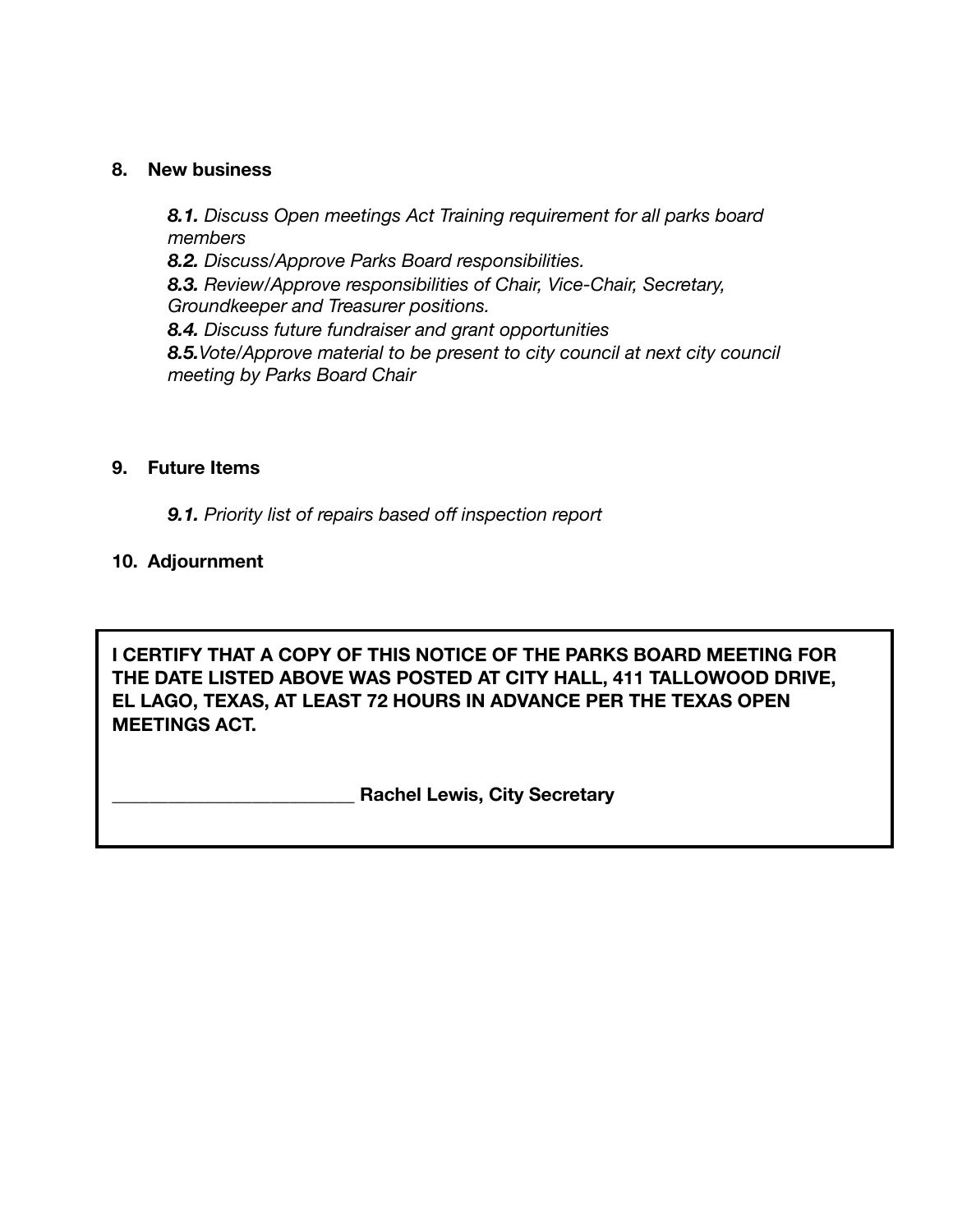

*DRAFT* **CITY OF EL LAGO** MINUTES OF JANUARY 26, 2022 PARKS BOARD MEETING 98 LAKESHORE DRIVE EL LAGO, TEXAS 77586

- **1. Call to order.** Member Tiffany Bachner called the meeting to order at 7:05 PM.
- **2. Absent members.** Chair Deanna Scott is absent.
- **3. Citizen Forum.** No comments were made.

## **4. Consent Agenda.**

*4.1. Minutes from the Parks Board Workshop of November 11, 2021*  Member Ryan Brooks made a motion to approve the consent agenda and member Tia Brooks provided a second. Previous minutes from November 11th, 2021 meeting were approved as written with member Rob Wohrer abstaining.

### **5. Old business.**

*5.1. Report from Chair Scott of status of pressure washing playground equipment, lending library installation and flag pole light*  Chair Scott was absent and therefore, this item will be postponed.

*5.2. Armstrong Park.* Nothing was reported.

*5.3. McNair Park.* Nothing was reported.

*5.4. Witty Park.* Member Shirley Brasseaux informed the Board that she will be meeting with a certified Welder at Witty Park to inspect the Witty Train and Spring Bouncers. City council liaison Charles Parette agreed to aid member Brasseaux for the appointment.

*5.5. Other - Christmas display and decorations issues.* Members thanked Member Brasseaux and acknowledged city maintenance for the beautiful Christmas display. Unfortunately, the power supply to the front city entrance failed so that the left hand side of the display didn't exhibit any lights. The issue was brought to the attention of the city already.

## **6. Member reports**

**6***.1. Report by member Brooks on non-profit fundraiser for Parks Board.* Member Brooks reported the fundraiser brought in \$400. Due to a last minutes location change and bad weather the event had a low turnout. Not a single resident from the City of El Lago was present. Member Ryan and Tia Brooks expressed they would welcome another fundraiser event within City limits with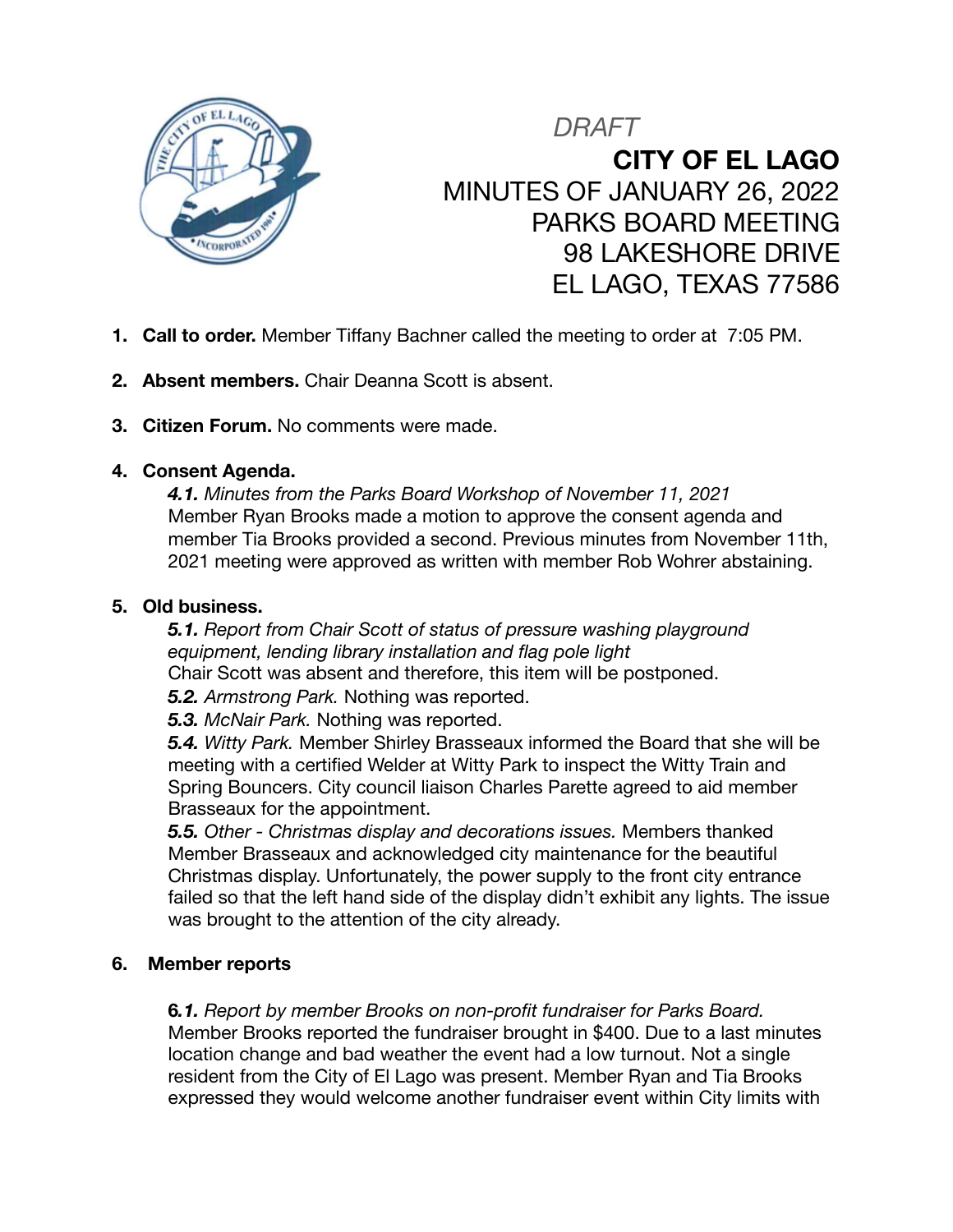hopes of a larger turn out. Other members suggested to use the city's Robocall to reach more residence in the future and place advertisement into La Ventana newspaper. Member Tiffany Bachner volunteered to speak to the editor.

# **7. New business**

# *7.1. Consider/Vote to approve Hire of Third Party Safety Inspection for playgrounds.*

Member Bachner explained concerns of safety issues, such as the lack of fall zones and broken playground equipment that have failed to follow the safety stands in the safety handbook for playground equipment. Member Brooks stated just because we can read a safety handbook it doesn't make us a qualified entity to assess issues at the playgrounds. He added, an in-depended third party inspection report would be favorable for grant writing. A motion for approval was made by member Ryan Brooks with a second from member Rob Wohrer to approve the hire of a third party safety inspection for playgrounds, providing the \$400 from the fundraiser and using the other half of \$450 from the \$20,000 set aside by City Council. Approval was unanimous.

*7.2. Consider/Approve itemized maintenance upkeep task list for parks, entrances and playgrounds.* 

Members agreed to keep editing the spreadsheet as needed. A motion for approval was made by member Ryan Brooks with a second from member Tia Brooks. Approval was unanimous.

**7.3.** Consider/Approve Safety Priority List for Council. Item was disregarded due to approval of item 7.1. Council liaison Charles Parette informed the parks board committee he will be presenting his personal safety priority list at the next council meeting February 2nd, 2022 based on his personal assessment.

# **8. Future item requests**

# *scheduled*

*Review quotes for fall zone replenishment - February Review quotes for safety repairs at playgrounds - March* 

There is a lack of funds to fix the majority of items. Member Brooks suggested giving residents the option to donate a bench in honor of someone to our city parks. Regular short updates from the parks board within the local newspaper, La Ventana, could increase chances of fundraiser outreach. Member Bachner requested, that if Mayor Findley approves the third party safety inspection, the report be reviewed by the Parks Board in March.

**9. Adjournment.** There being no further business, Member Bachner adjourned the meeting at 8:18 P.M.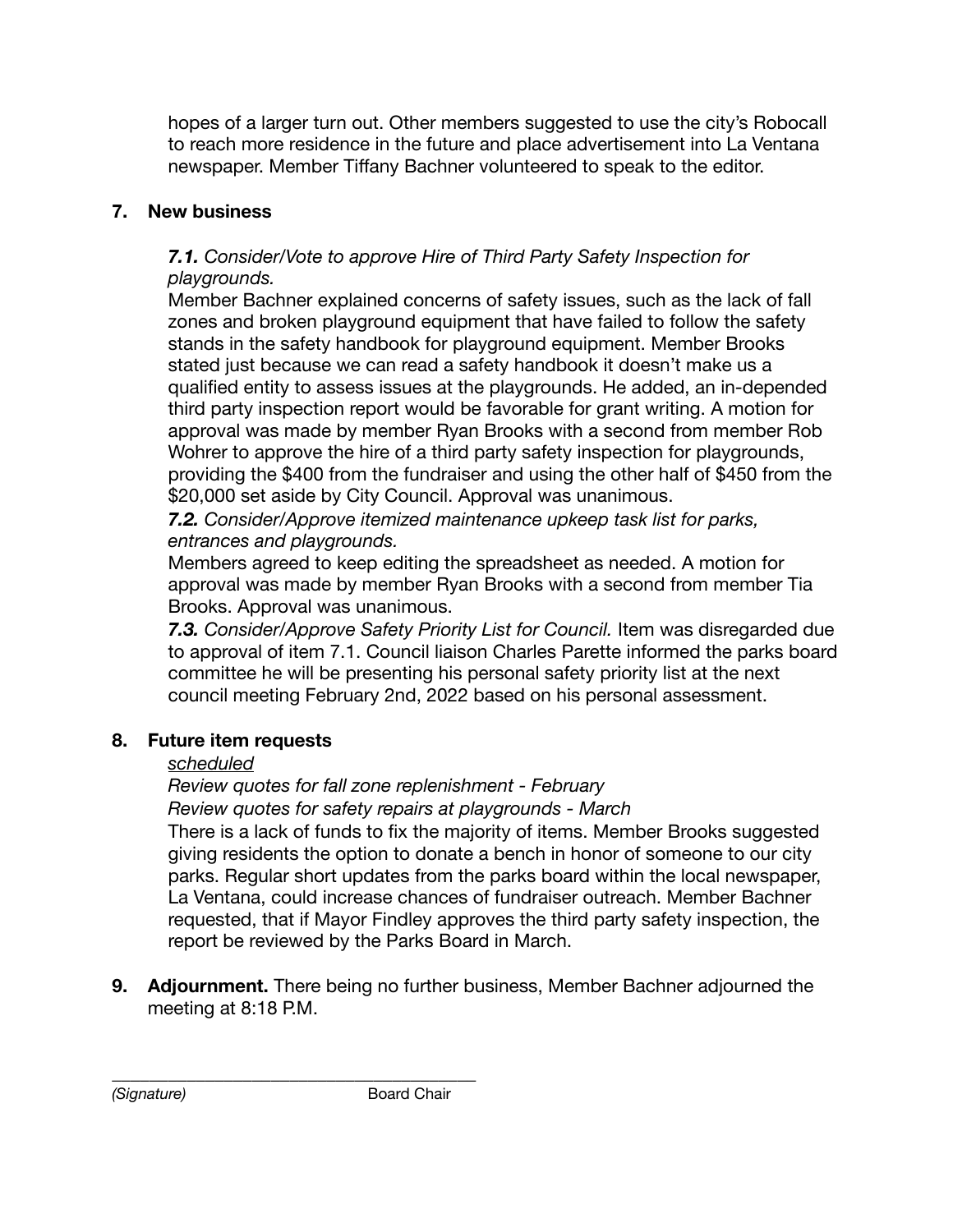# **CHAPTER 12 PARKS AND RECREATION\***

#### **ARTICLE I. IN GENERAL**

#### **Sec. 12-1. Supervision.**

All parks shall be operated and maintained under the supervision of the city. (Ordinance 159, sec. 3, adopted 4/21/80)

#### **Secs. 12-2–12-15. Reserved.**

### **ARTICLE II. PARKS BOARD**

#### **Sec. 12-16. Creation; composition.**

A parks board is hereby created which shall consist of seven (7) members. (Ordinance 123, sec. 1, adopted 11/17/75)

#### **Sec. 12-17. Qualifications of members.**

All members of the parks board shall be residents of the city. (Ordinance 123, sec. 3, adopted 11/17/75)

#### **Sec. 12-18. Appointment, terms of members.**

Members of the parks board shall serve for terms of two (2) years terminating on June first of the year of the second general election following appointment. The positions shall be filled in the manner prescribed in section 2-42 every two (2) years for a two-year term. The initial parks board shall consist of four (4) members whose term of office shall expire on June 1, 1977, and three (3) members whose term of office shall expire on June 1, 1976. (Ordinance 123, sec. 2, adopted 11/17/75; Ordinance 202, sec. 10, adopted 5/19/86; Ordinance 216, sec. 10, adopted 4/20/87)

#### **Sec. 12-19. Powers and duties of members.**

The members of the parks board shall be vested with the powers and duties provided by law and by this article. (Ordinance 123, sec. 4, adopted 11/17/75; Ordinance 202, sec. 10, adopted 5/19/86; Ordinance 216, sec. 10, adopted 4/20/87)

#### **Sec. 12-20. Compensation of members.**

The members of the parks board shall serve in such capacity without pay. (Ordinance 123, sec. 4, adopted 11/17/75; Ordinance 202, sec. 10, adopted 5/19/86; Ordinance 216, sec. 10, adopted 4/20/87)

#### **Sec. 12-21. Selection of chairman.**

At the first meeting after June first of each year the parks board shall select a chairman to serve until selection of a chairman the following year. (Ordinance 123, sec. 7, adopted 11/17/75)

#### **Sec. 12-22. Filling of vacancies.**

**Vacancies on the parks board shall be filled in the same manner as the original selection and shall be for the unexpired portion of the term of office being filled. In case the vacancy is that of chairman, the parks board shall at its next meeting select a new chairman to fill the unexpired portion of the term of office. (Ordinance 123, sec. 8, adopted 11/17/75)**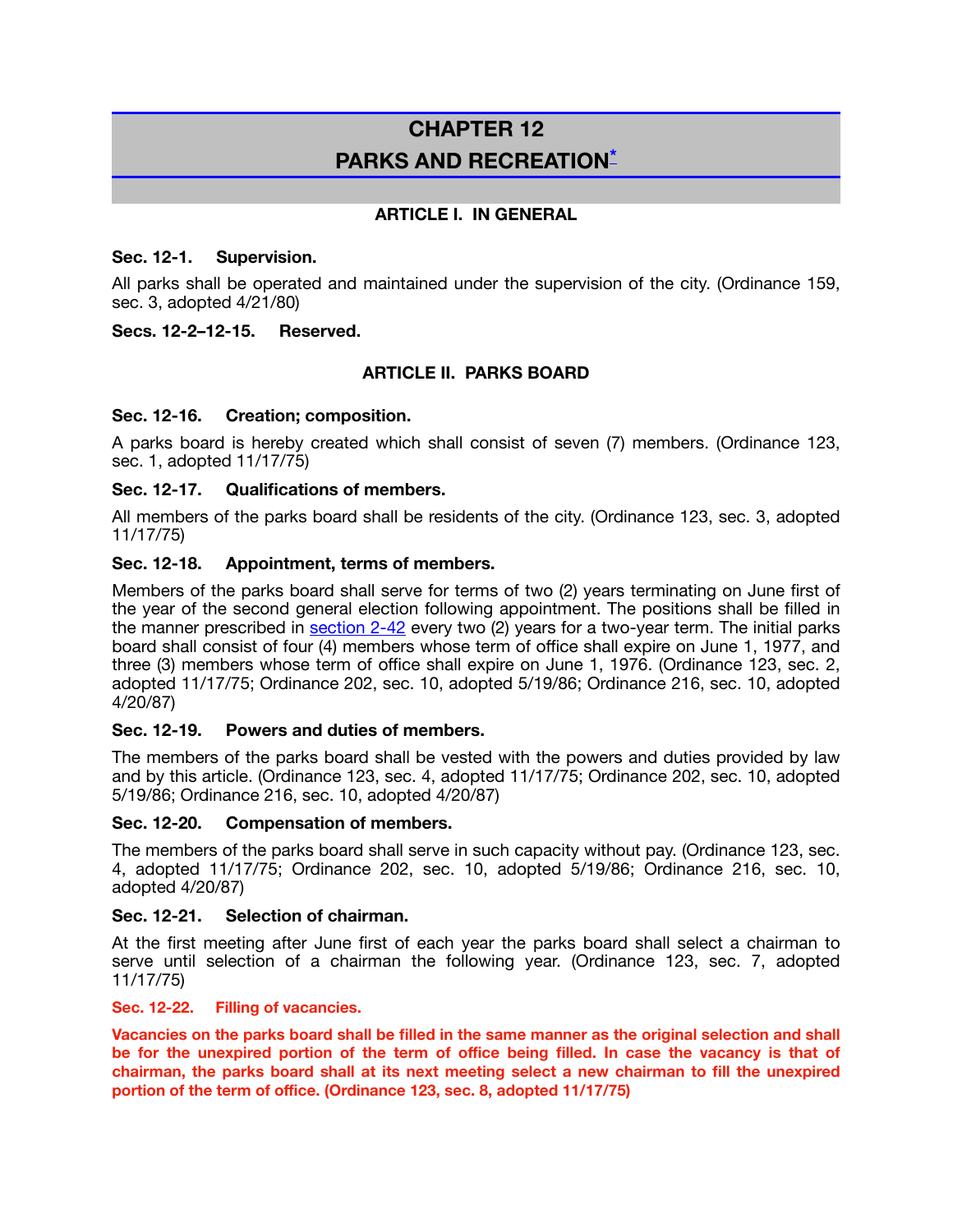#### **Sec. 12-23. Function.**

The parks board shall serve as an advisory body to the city council, making such recommendation to the council, in writing, as it sees fit concerning parks planning, operation, development and budget. (Ordinance 123, sec. 5, adopted 11/17/75)

#### **Sec. 12-24. Adoption of rules of procedure.**

The parks board may adopt its own rules of procedures consistent with statutory and ordinance requirements. (Ordinance 123, sec. 6, adopted 11/17/75)

#### **Sec. 12-25. Meetings.**

All meetings of the parks board shall be open to the public and notice of such meetings shall be posted. (Ordinance 123, sec. 6, adopted 11/17/75)

**State Law reference** – Public meetings of governmental bodies, VTCS Art. 6252-17.

#### **Secs. 12-26–12-35. Reserved.**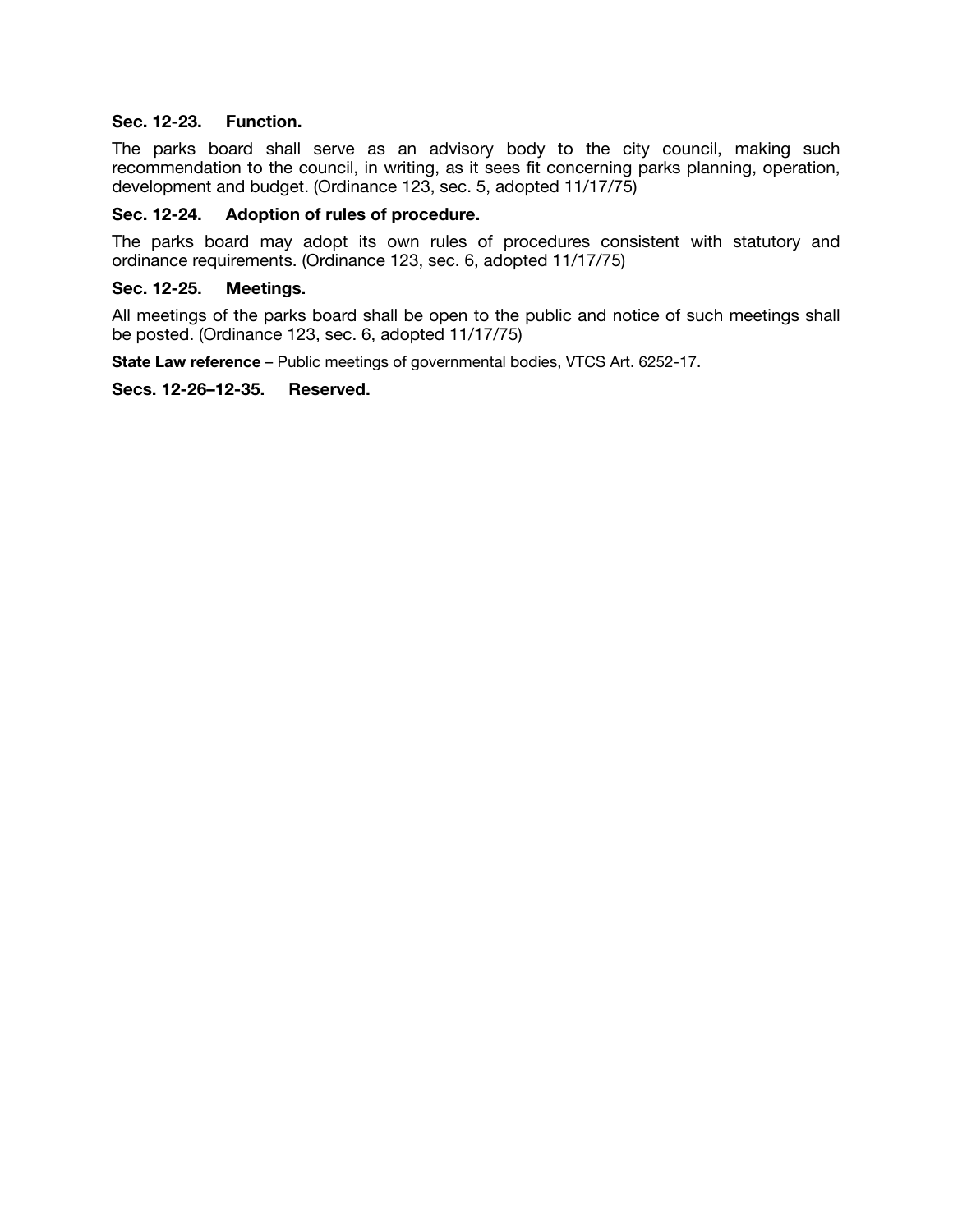# **DRAFT**

# **8.2**

# **Parks Board Mission Statement:**

The Mission of the El Lago Parks and Recreation Committee is to strive to provide clean and safe recreational areas and to create diverse recreational opportunities to increase the social culture and physical well being of its residents and visitors. The Parks and Recreation Committee shall serve as an advisory body for the City of El Lago Council within compliance of City Ordinance Sec. 12-23.

# **Duties include but are not limited to**

- The Committee shall report to the City Secretary any desirable or needed maintenance or improvements at the various Municipal Parks, which includes McNair Park, Robert Witty Park and Armstrong Park.
- To regularly review and make recommendations to city council in writing, as it sees fit concerning parks planning, operation, development and budget
- The planning and coordination of the annual holiday decorations for outdoor areas of the City, which include Fall, Halloween and Christmas.
- Recommend routine maintenance schedule for park facilities and amenities
- Guide beautifications and grounds-keep of parks and recreation areas and entrances

# **8.3 Positions**

- **Chair** Presides at committee meetings. Creates meeting agendas. Appoints subcommittees and subcommittee chairs. Sets goals and objectives for the committee. Serves as point of contact and reports any information from parks board meetings to city council and Mayor. Communicates any necessary maintenance to city secretary.
- **Vice Chair** Assist Chair as directed. Fulfills chair duties when chair is absent.